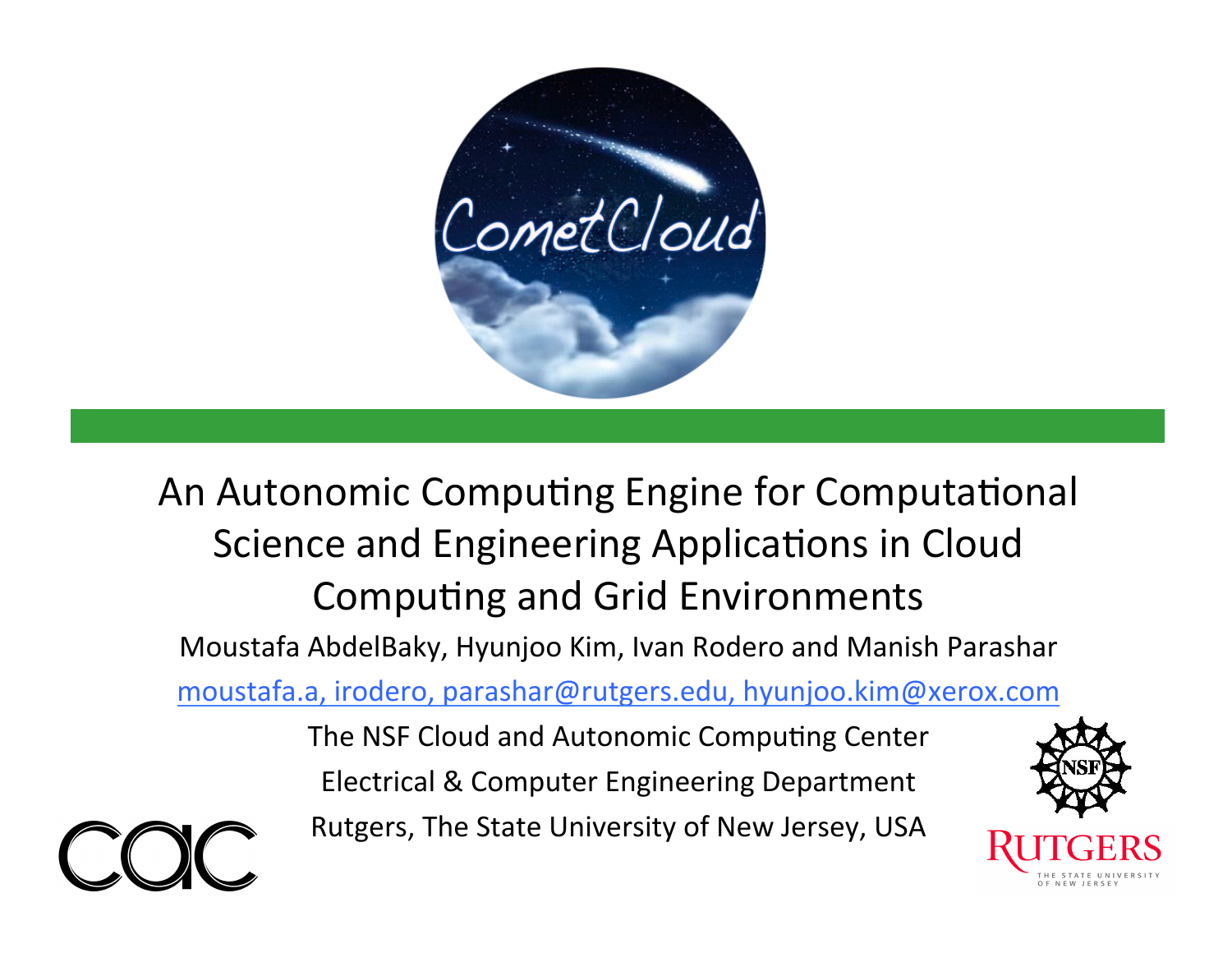An Introduction to

### **COMETCLOUD**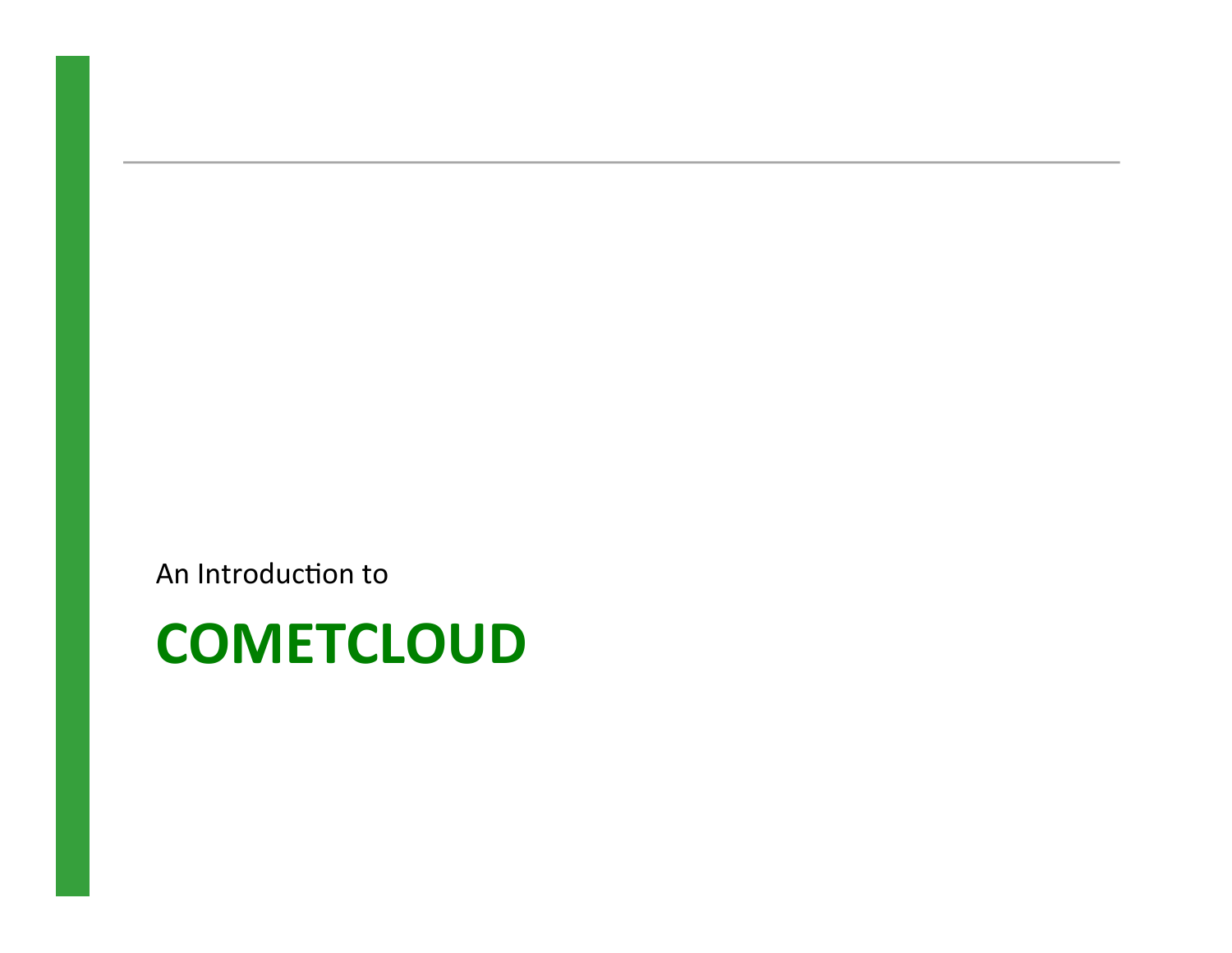## Motivation

- $\Box$  Highly dynamic demands for resources with heterogeneous and dynamic workloads
	- $\blacksquare$  Number of tasks, computational requirements
- □ Various and dynamic QoS requirement
	- $\blacksquare$  Throughput, budget, time, etc.
- $\Box$  "Rent" services of clouds
	- Rent required resources from clouds on-demand and pay for what you use
	- Amazon EC2, Microsoft Azure, GoGrid, etc.
- $\Box$  So provisioning an appropriate mix of resources for applications is non-trivial.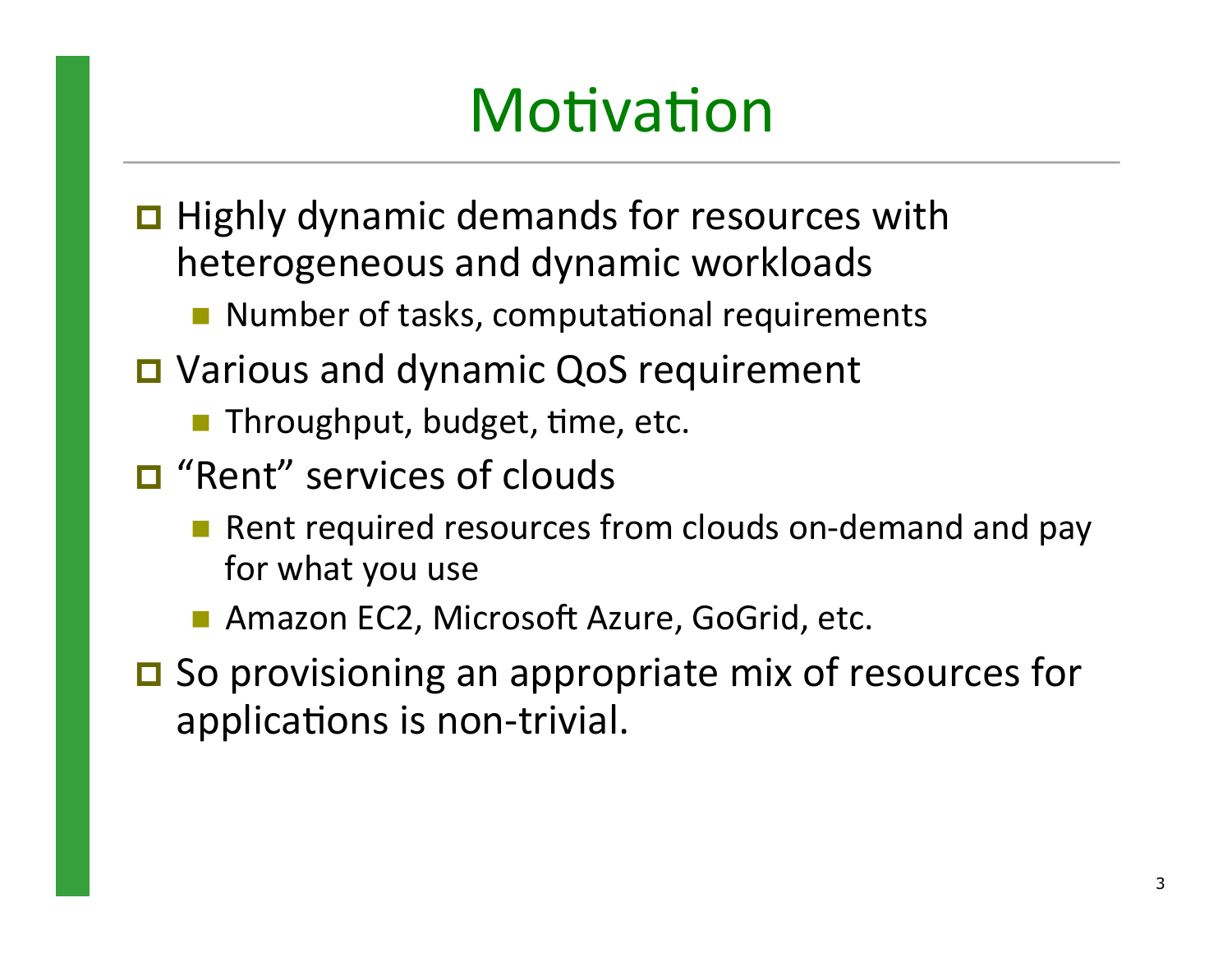## Objective

 $\Box$  Builds a federated cloud consolidating clouds and grids.

- *Cloud-bursting*: dynamic application scale-out/up to address dynamic workloads, spikes in demand, and other extreme requirements
- Cloud-bridging: on-the-fly integration of different resource classes
- $\Box$  Provides policy-driven autonomic resource provisioning from the federated clouds.
	- User's policy (deadline, budget, etc), resource constraints (failure, network, availability, etc)
- $\Box$  Provides programming abstractions to develop applications and deploy them on the federated clouds
	- Master/worker, MapReduce/Hadoop, Workflow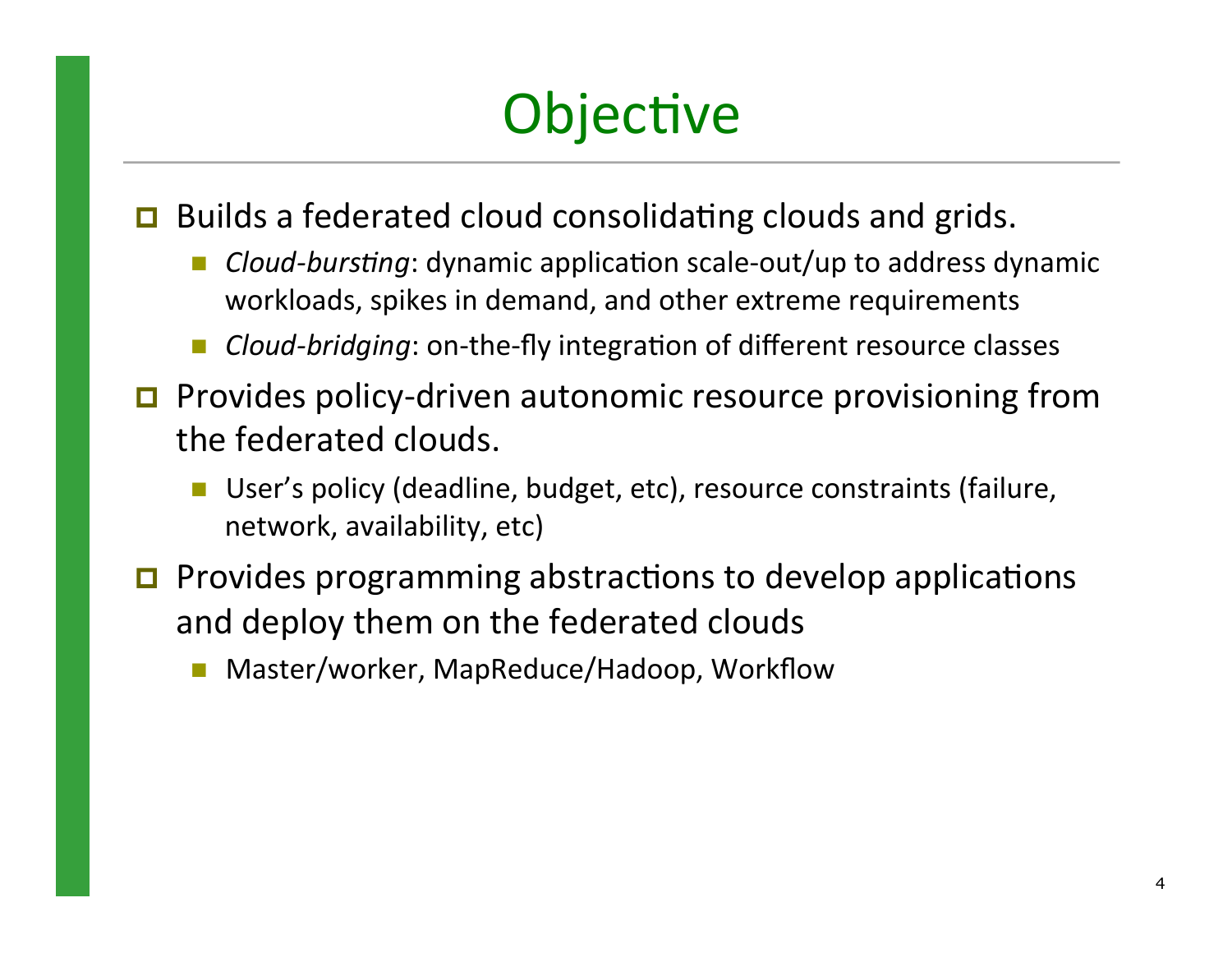## CometCloud (www.cometcloud.org)

- ! **Application/Programming layer autonomics:** Dynamics workflows; Policy based component/service adaptations and compositions
- ! **Autonomics layer:** Resource provisioning based on user objectives; estimation of resource requirement initially, monitor application performance, and adjust resource provisioning.
- ! **Service layer autonomics:** Robust monitoring and proactive self-management; dynamic application/system/contextsensitive adaptations
- ! **Infrastructure layer autonomics:** On-demand scale-out; resilient to failure and data loss; handle dynamic joins/departures; support "trust" boundaries

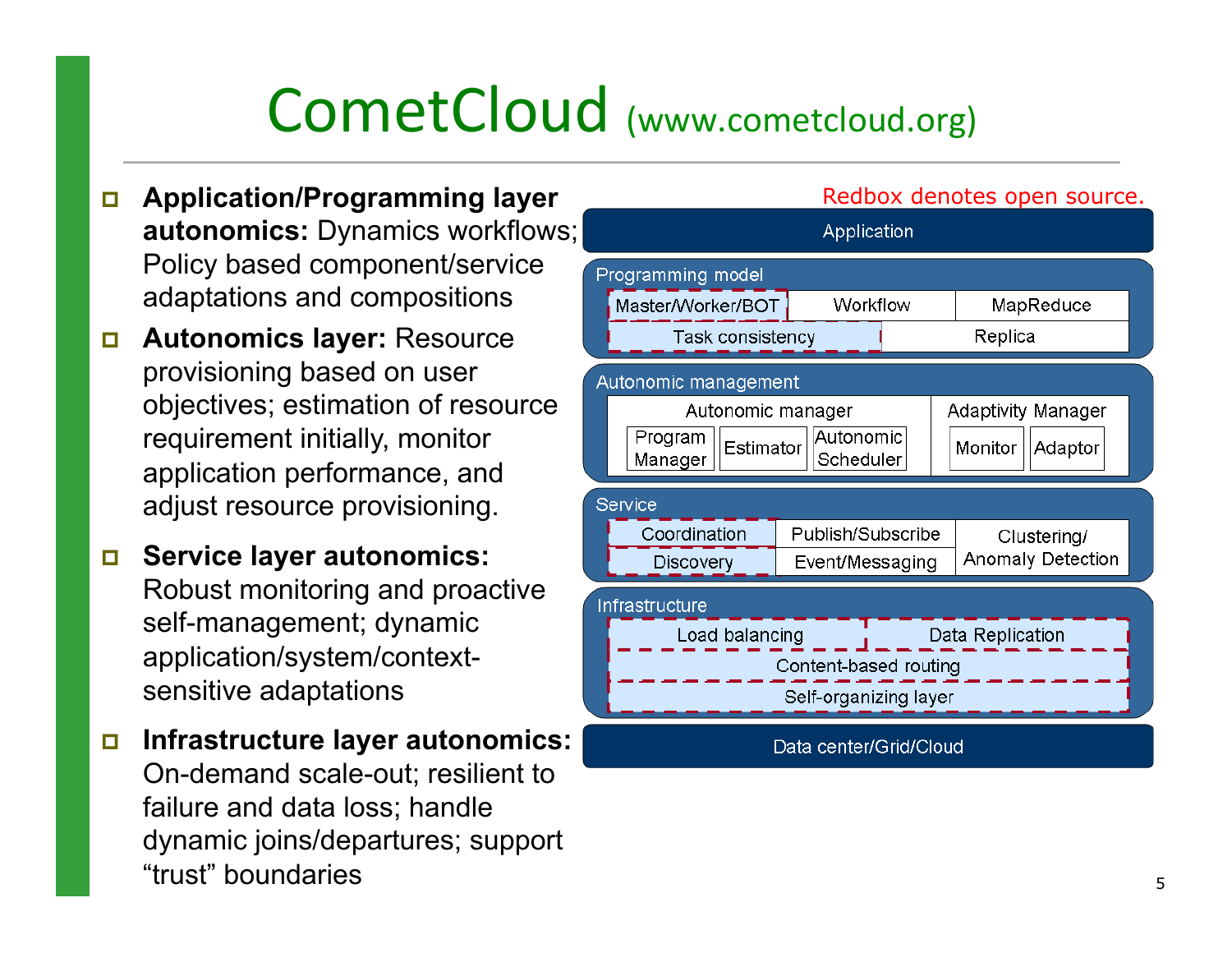### CometCloud space management

#### $\Box$  A virtual semantically-specialized shared space

- Constructed from a application define multi-dimensional information space, which is deterministically mapped onto the dynamic system of peer nodes
- $\Box$  The space is associatively accessible by all system nodes.
	- Access is independent of the physical locations of data tuples or hosts
- $\Box$  Dynamically constructed transient spaces enable application to exploit context locality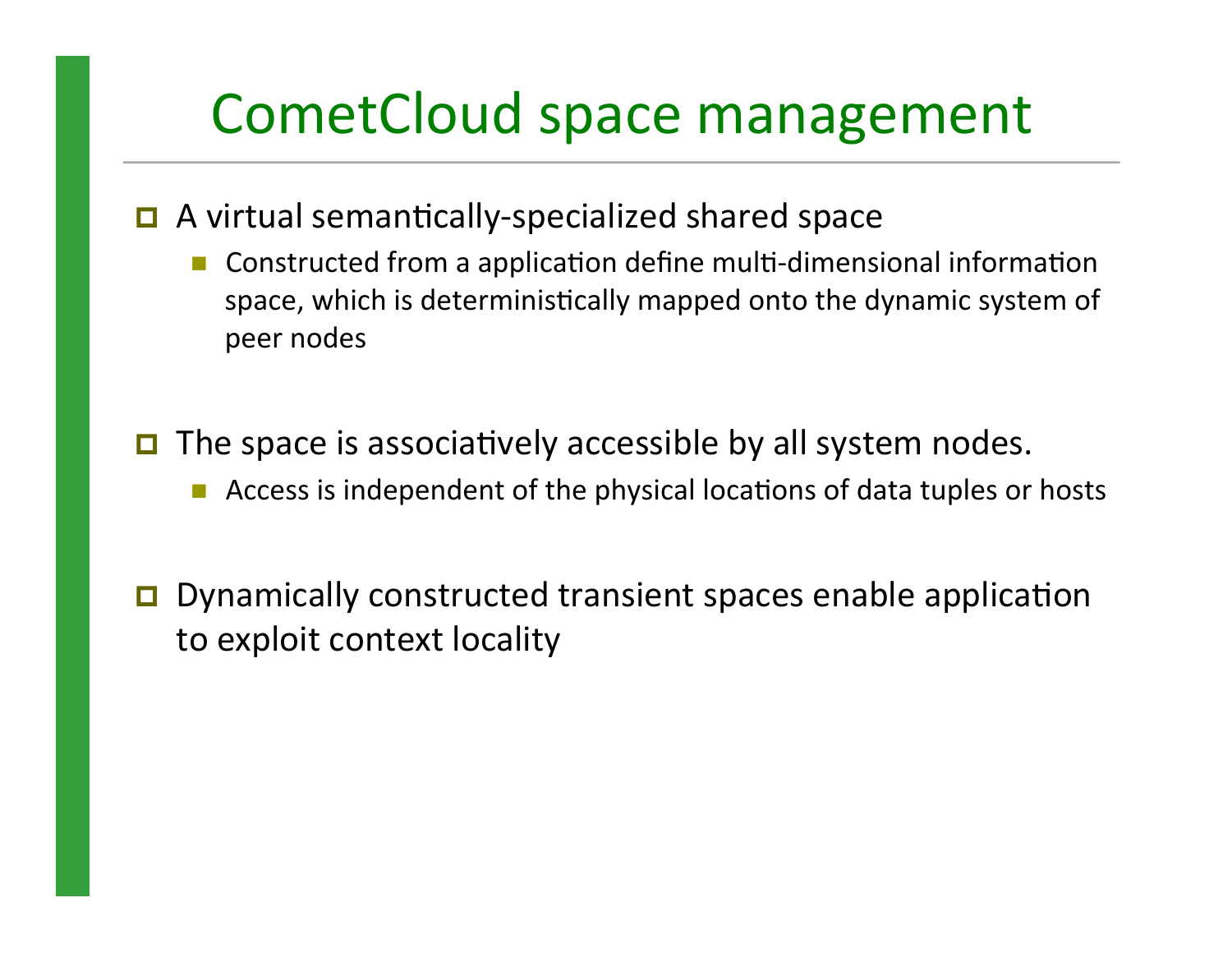### CometCloud space: basic idea

- $\Box$  Constructed from a semantic multi-dimensional information space
	- Numbers, English letters, wild card '\*'
- $\Box$  Application specific semantics

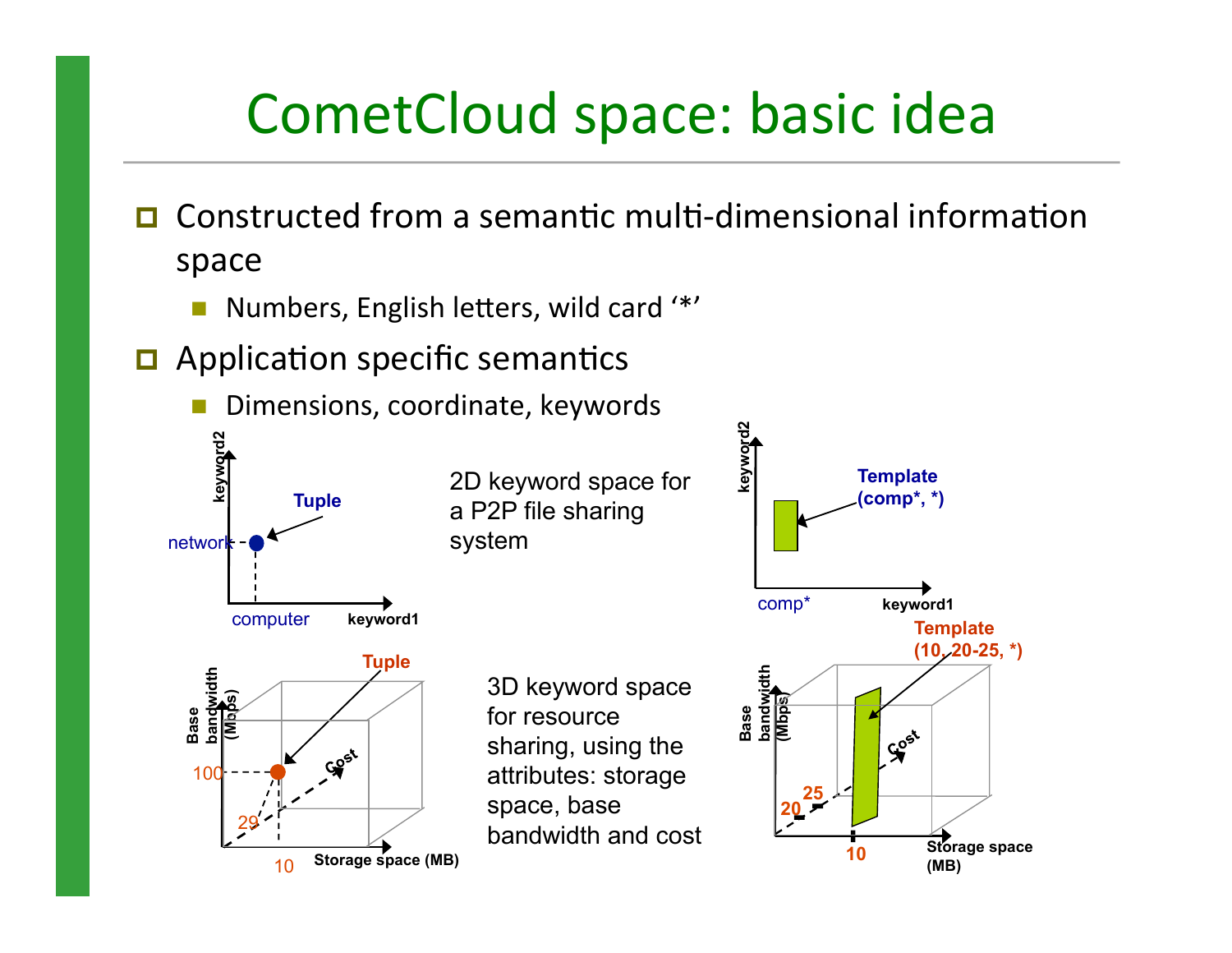### CometCloud space: tuple management

#### **XML tuples and templates**

| <contact></contact>              | <contact></contact>                    | <contact></contact>                  |
|----------------------------------|----------------------------------------|--------------------------------------|
| <name> Smith </name>             | <name> Smith </name>                   | $\langle$ na*> Smith $\langle$ /na*> |
| <phone> 7324451000 </phone>      | <phone> 7324451000 </phone>            | $\lt$ *>                             |
| <email> smith@gmail.com </email> | $\le$ email>* $\le$ /email>            | $\lt^*$                              |
| <dep> ece </dep>                 | $\text{~dep}$ $\text{*}$ $\text{~dep}$ | <dep> ece </dep>                     |
| $\le$ /contact>                  |                                        |                                      |
| (a                               | (b)                                    | (C)                                  |

#### $\Box$  Basic coordination primitives

- *out* (ts, t): a non-blocking operation that inserts tuple t into space ts
- *in (ts, t')*: a blocking operation that removes a tuple *t* matching template t' from the space ts and returns it
- *rd (ts, t')*: a blocking operation that returns a tuple *t* matching template t' from the space ts. The tuple is not removed from the space#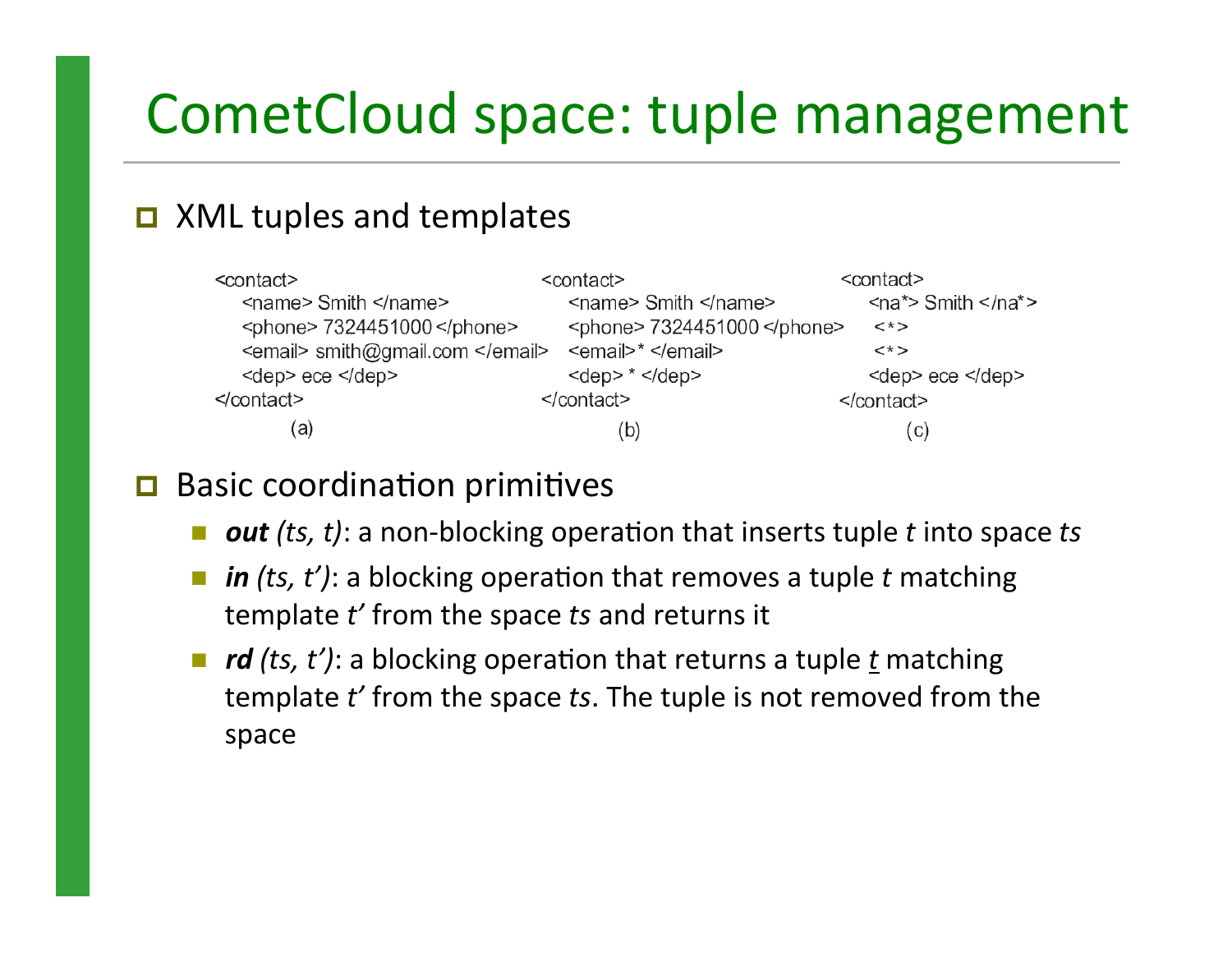### Managing autonomics



- **E.** Autonomic manager manages workflows, benchmarks application and provision resources.#
- **E** Adaptivity manager monitors application performance and adjusts resource provisioning.
- **Grid/Cloud/Cluster agent** manages local cloud resources, accesses task tuples from CometCloud and gathers results from local workers so as to send them to the workflow (or application) manager.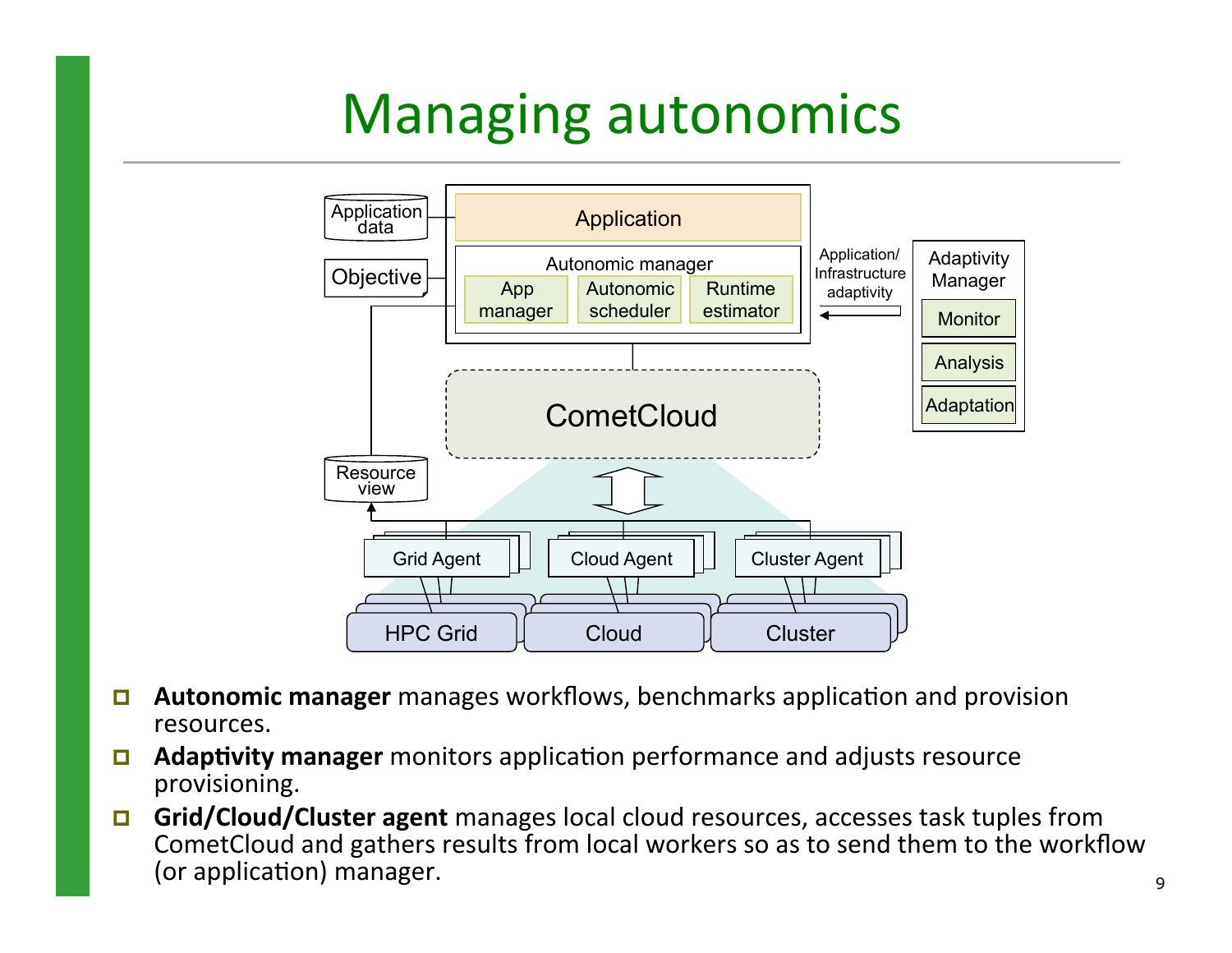## Managing autonomics procedure

- $\Box$  Sampling and estimation
	- Estimate runtime of all tasks on all resource classes
- $\Box$  Scheduling and provision
	- Schedule each task to the most appropriate resource class based on policy, constraints or the objective and the number of nodes per resource class is decided
- $\Box$  Monitor and adaptation
	- The actual runtime of each task is monitored and scheduling decision is adapted if the runtime is different from the estimated runtime enough to affect objective.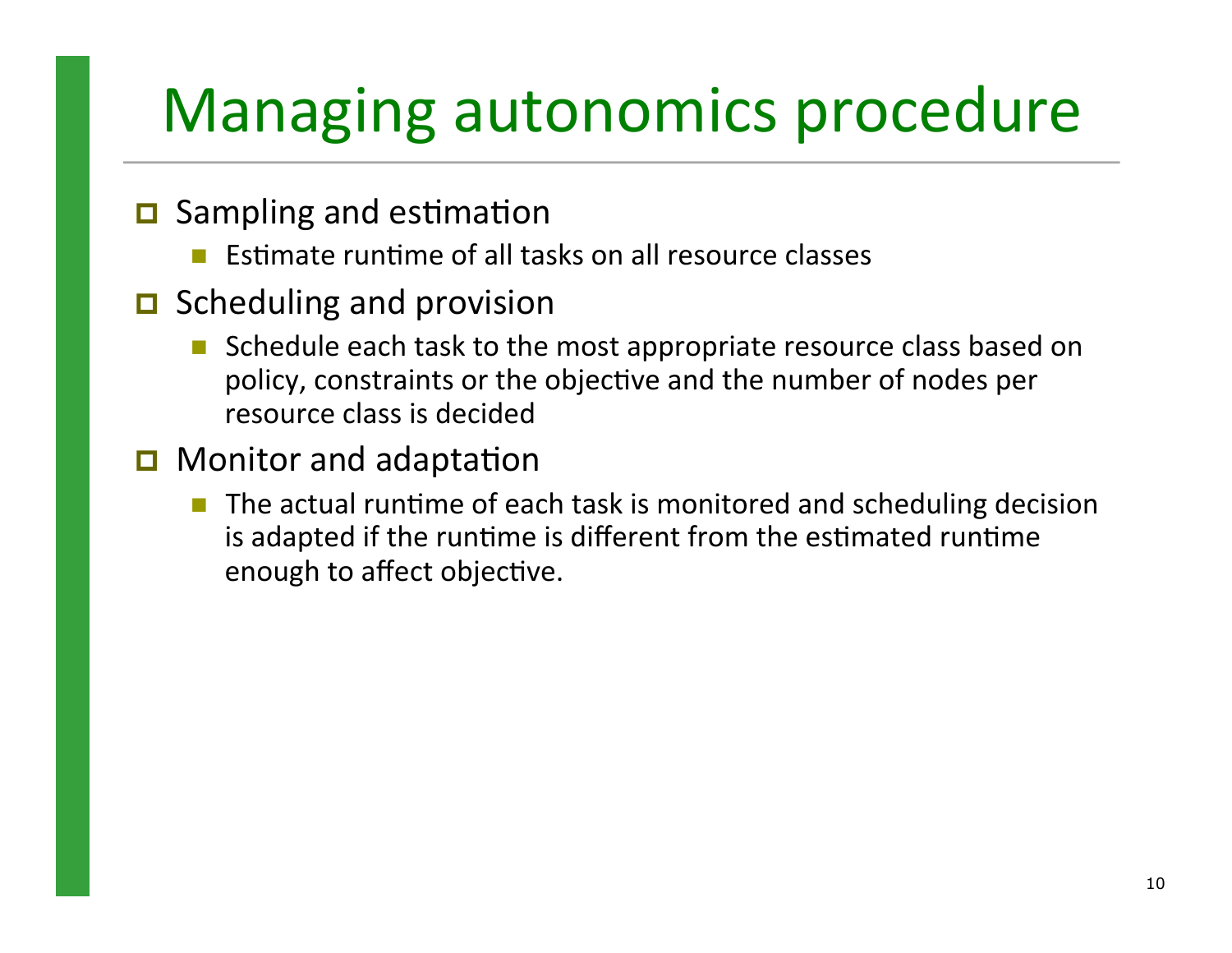## Components for autonomics

#### **D** Workflow Manager

- Coordinates the execution of the overall application workflow, based on user-defined polices, using Comet spaces.
- Consists of workflow planner and task monitors/manager
- $\Box$  Runtime Estimators
	- Translate hints about computational complexity provided by the application into runtime and/or cost estimates on a specific resource
- $\Box$  Autonomic Scheduler
	- Performs key autonomic management tasks
		- **E** Estimate the relative complexities of the tasks to be scheduled and clusters these to identify potential scheduling blocks.
		- $\Box$  Compute anticipated runtimes for these blocks on available resource classes
		- **D** Determine the initial hybrid mix HPC Grids/Clouds/Clusters resources based on user/system-defined objectives, policies and constraints
	- Communicates resource-class-specific scheduling policies to the agents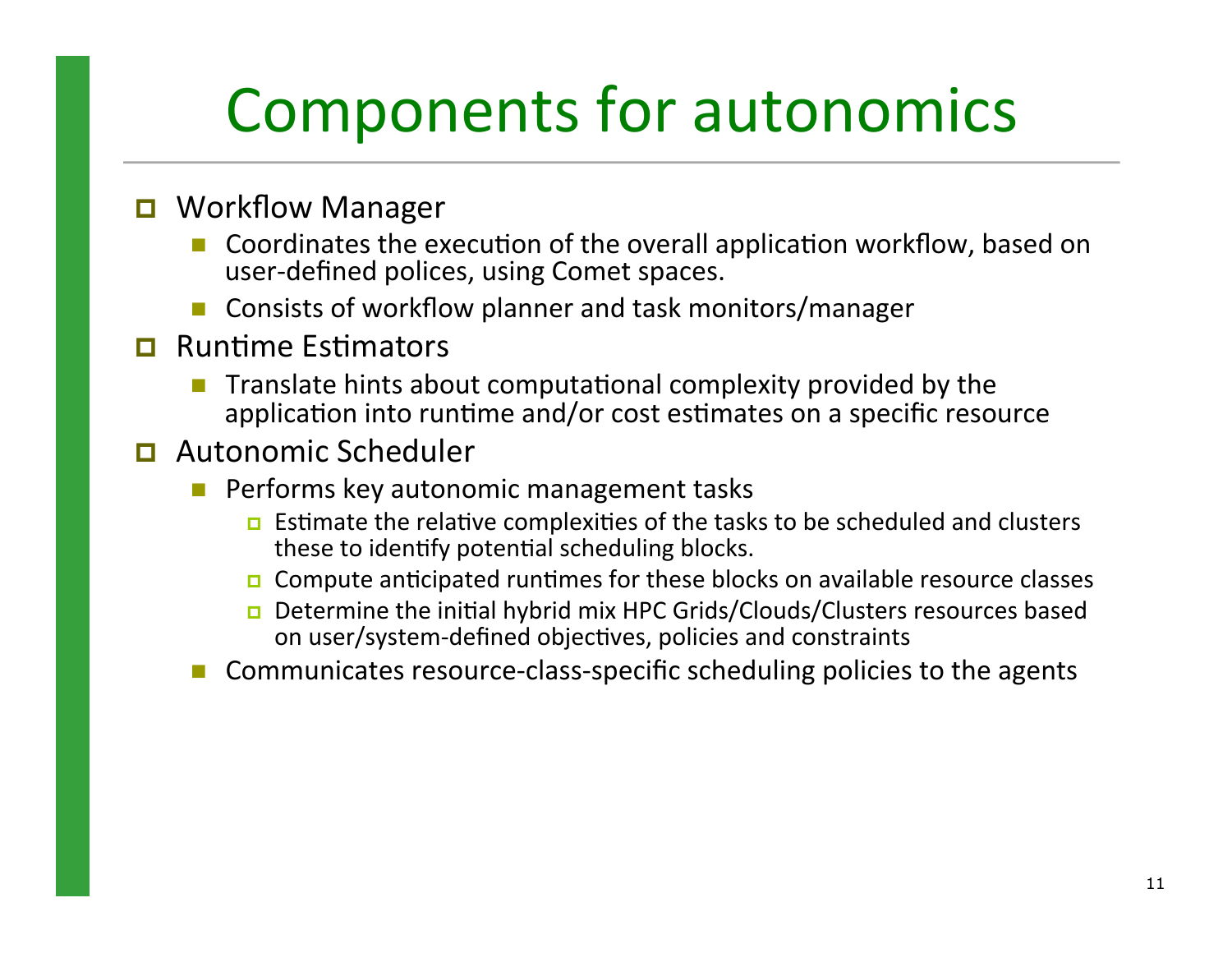## Components for autonomics

#### **D** Grids/Clouds/Clusters Agents

- Provisioning resources on their specific platforms, configuring workers as execution agents on these resources, and appropriately assigning tasks to these workers.
- $\blacksquare$  Pull-based task assignment, where workers directly pull tasks from the Comet space
	- $\Box$  Direct pull model on a Cloud
	- $\Box$  Combined push-pull model on HPC Grid
		- **Push smart pilot-jobs containing workers into the batch queues of the**  $\blacksquare$ HPC Grids, then pull tasks from the Comet space when they are scheduled to run

#### **D** Monitor

- The monitor observes the tasks runtimes which workers report to the master in the results.
- The monitor makes a function call to the analyzer to check if the changing resource status still meets the user objective when the time difference becomes larger than a certain threshold.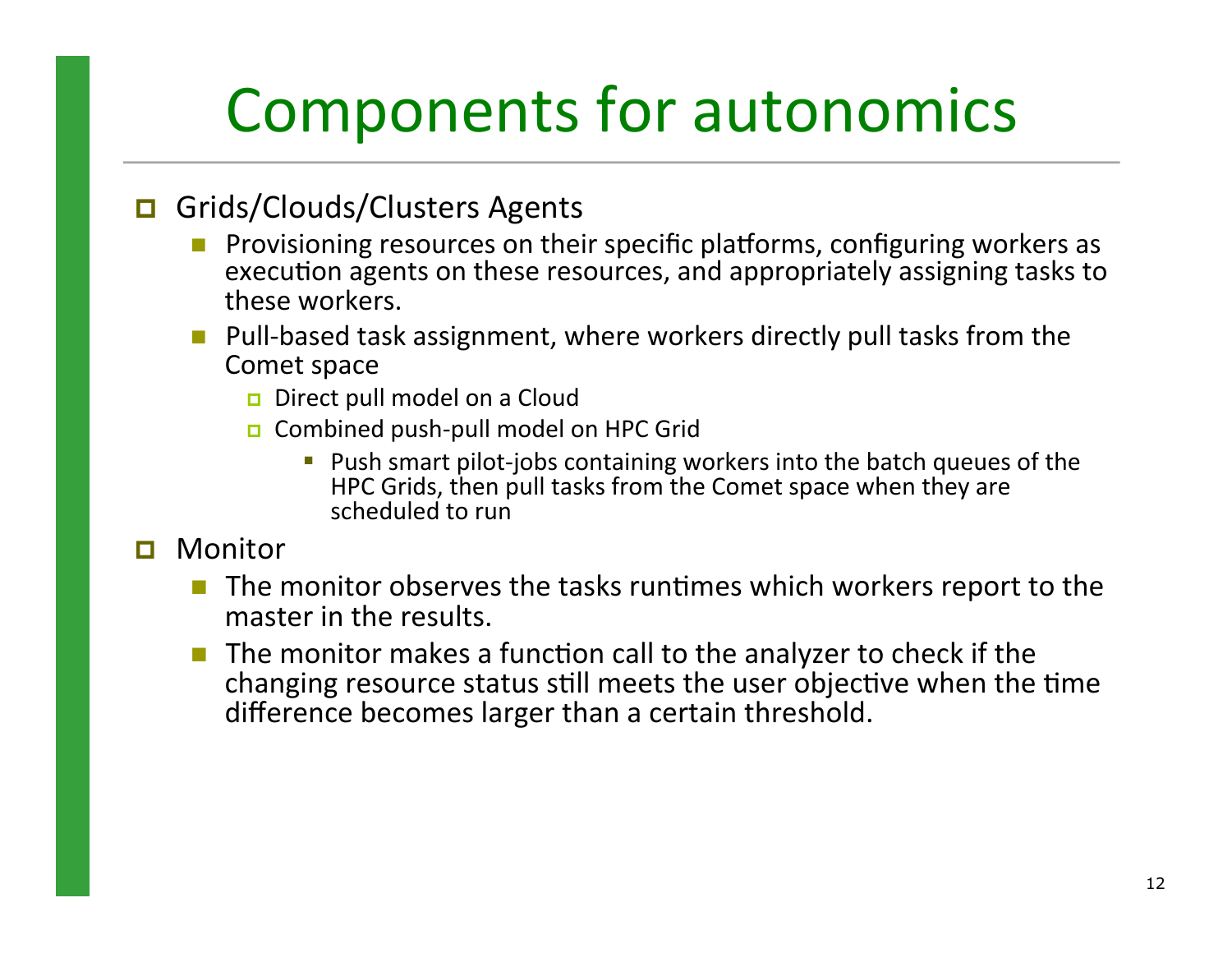## Components for autonomics

#### $\blacksquare$  Analyzer

- $\blacksquare$  The analyzer is responsible for re-estimating the runtime of remaining tasks based on the historical data gathered from the results and evaluating the expected TTC of the application and total cost.
- $\blacksquare$  Adaptor
	- $\blacksquare$  The adaptor retrieves a new schedule for the remaining tasks from the autonomic scheduler.
	- The adaptor launches more workers or terminating existing workers based on the new schedule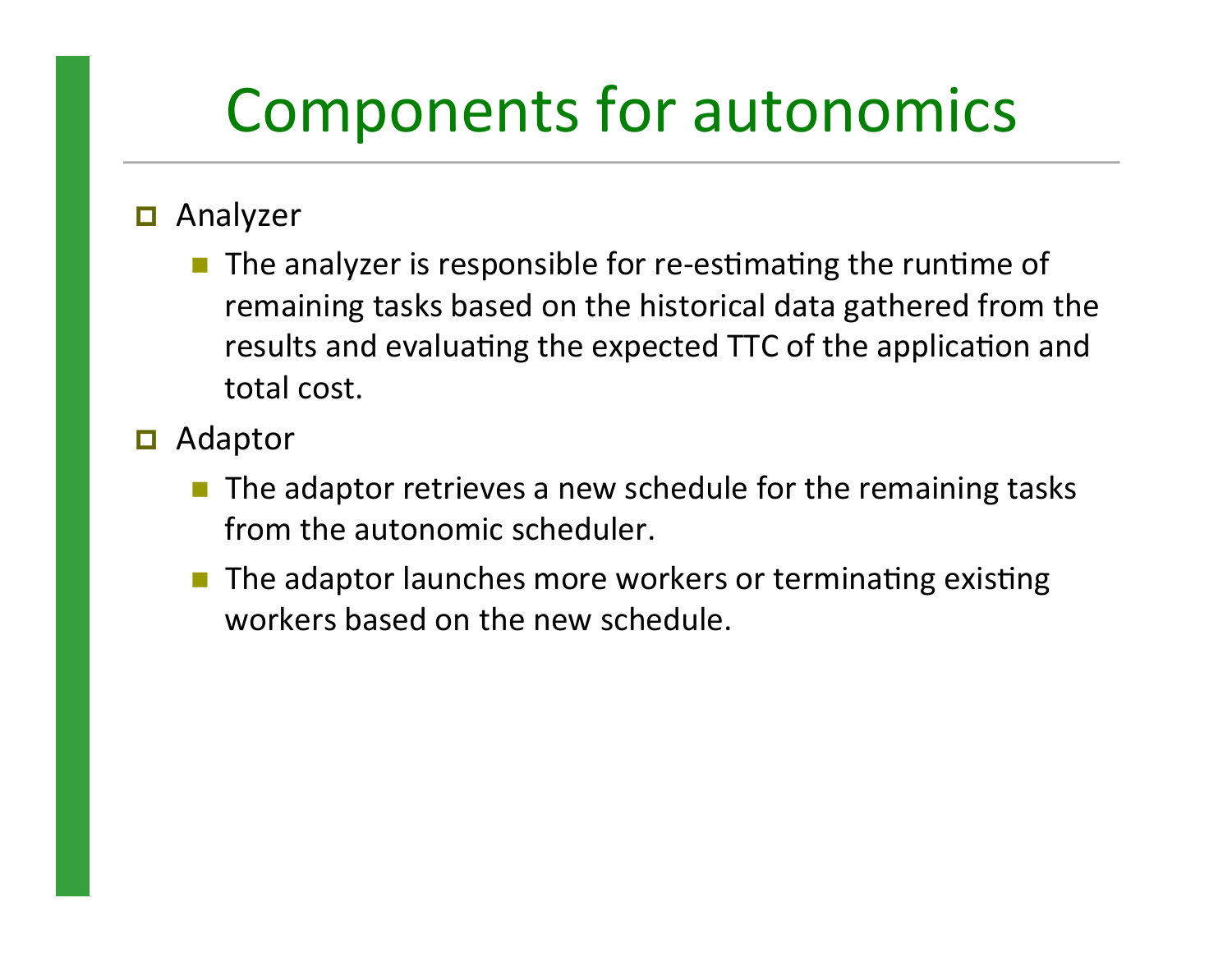### User objectives

#### $\Box$  Acceleration

This use case explores how Clouds can be used as accelerators to improve the application time to completion by, for example, using Cloud resources to alleviate the impact of queue wait times or exploit an additionally level of parallelism by offloading appropriate tasks to Cloud resources, given appropriate budget constraints.#

#### $\Box$  Conservation

 $\blacksquare$  This use case investigates how Clouds can be used to conserve HPC Grid allocations, given appropriate runtime and budget constraints.##

#### $\Box$  Resilience

This use case will investigate how Clouds can be used to handle unexpected situations such as an unanticipated HPC Grid downtime, inadequate allocations or unanticipated queue delays.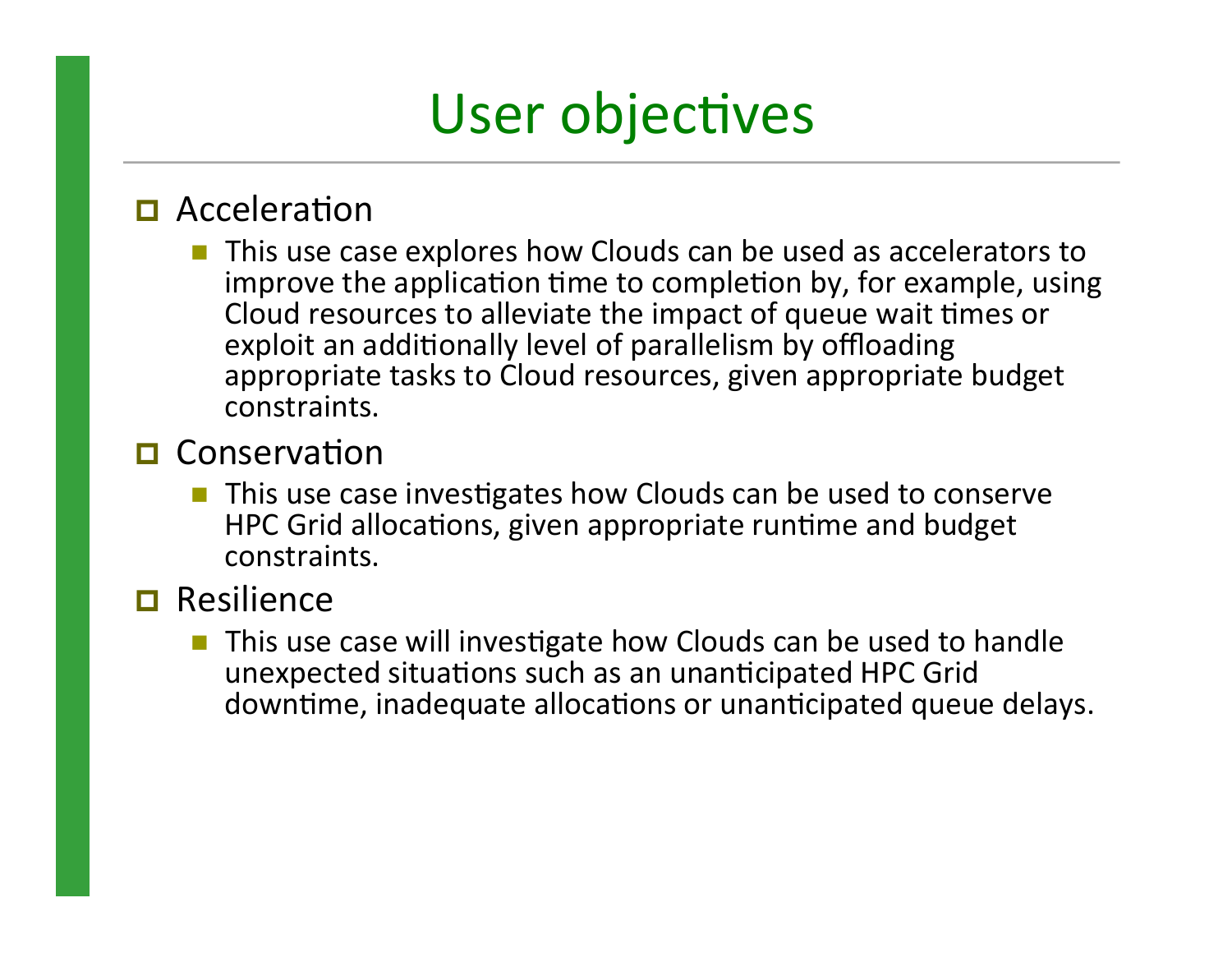### **Constraints**

#### $\Box$  Deadline

- Time constraint to complete an application
- To select the fastest resource class for each task and to decide the number of nodes per resource class based on the deadline.
- $\Box$  Budget
	- Budget constraint to complete an application
	- When a budget is enforced on the application, the number of allocatable nodes is restricted by the budget.

#### $\Box$  Economical deadline

 $\blacksquare$  Resource class can be defined as the cheaper but slower resource class that can be allocated to save cost unless the deadline is violated.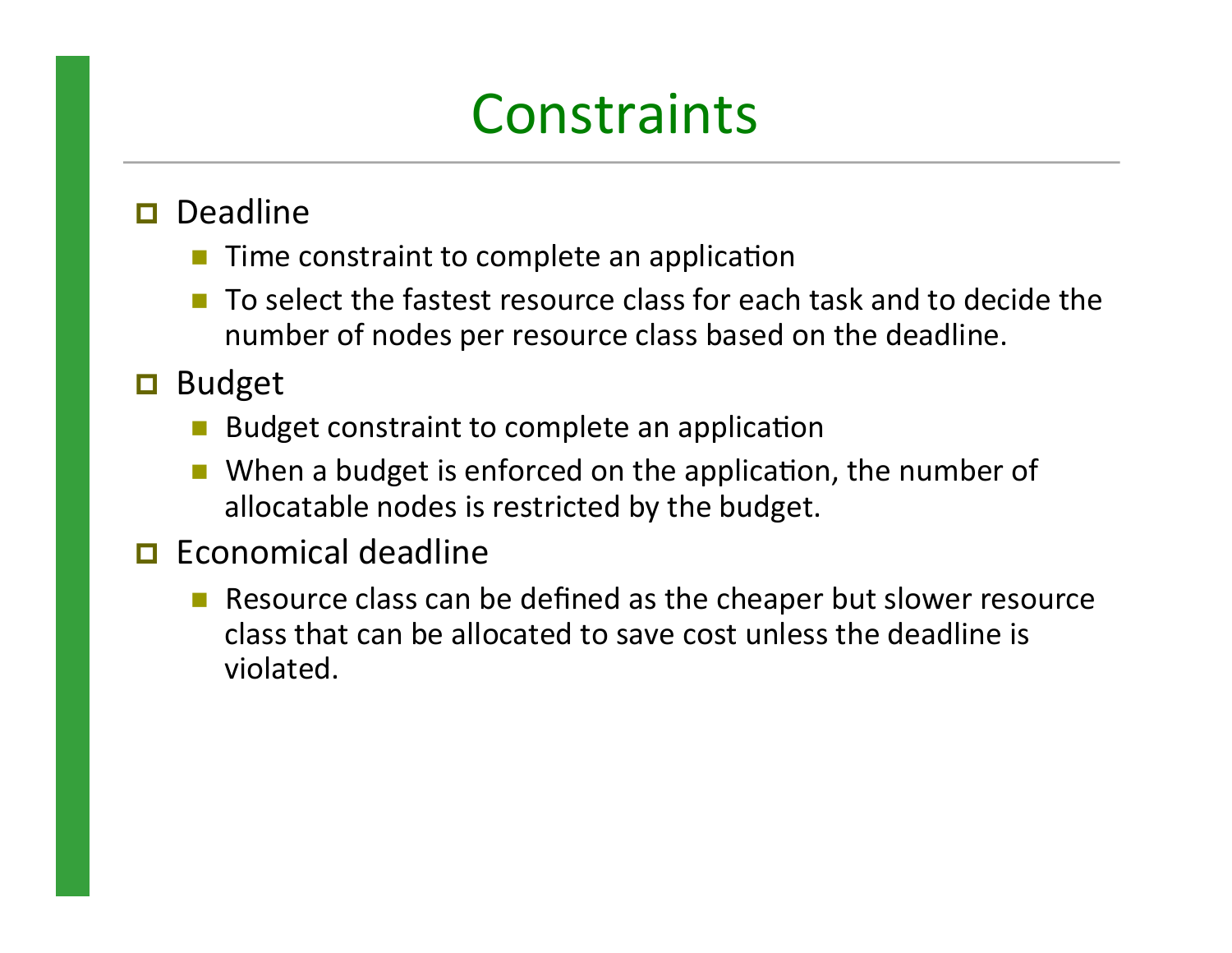**CometCloud** 

### **PROGRAMMING)ENVIRONMENT)**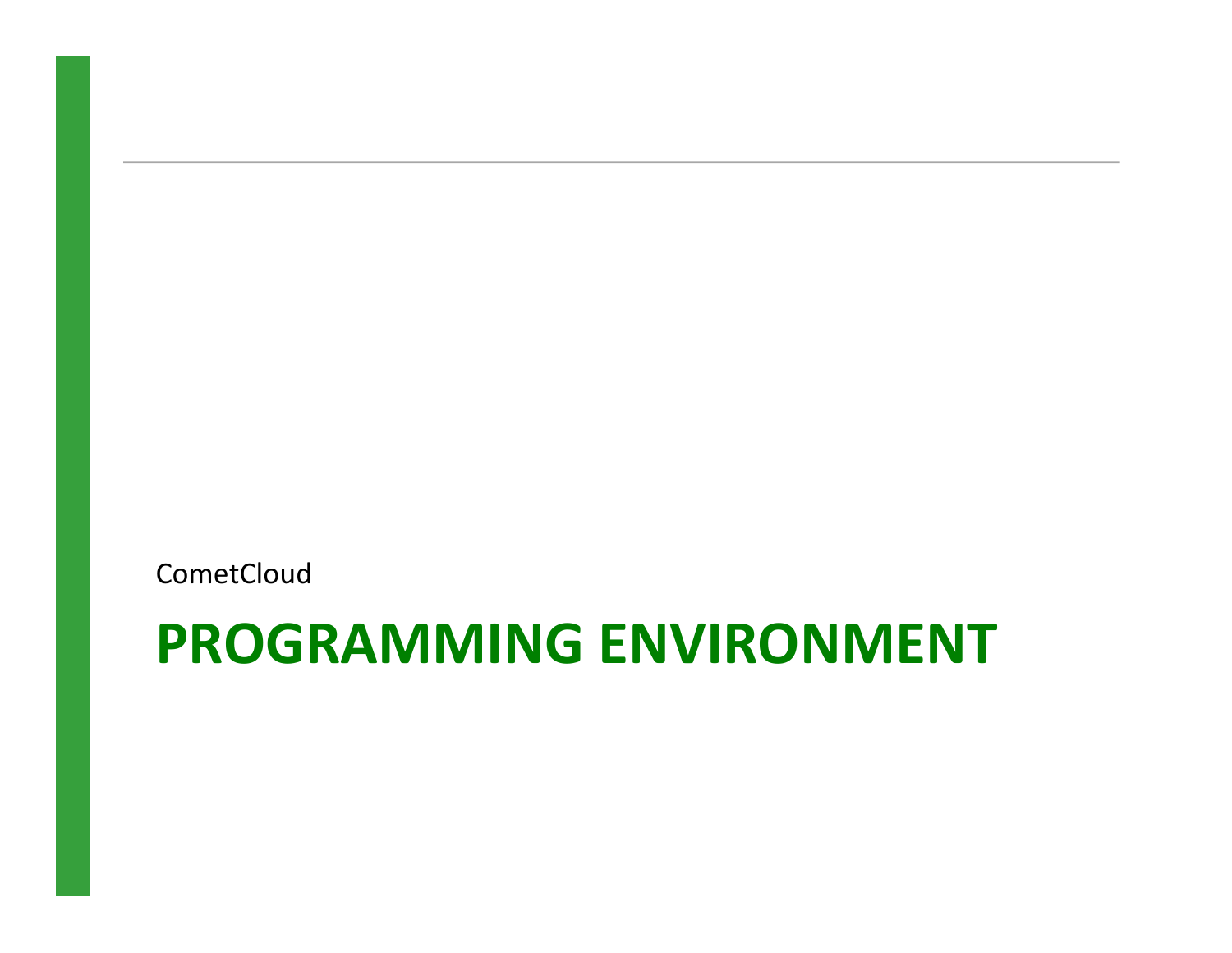### Programming models – Master/Worker

**Secure Workers** 

Computing agent

Comet

**Unsecured workers** 

Computing agent

Space sharing zone

 $\Box$  A **master** generates tasks, Robust/Secure Generate submits them into the Task 1 **Masters** tasks Task 2 Management Computing Get tasks coordination space, and Task 3 agent agent collects results. Schedulina Monitorina Comet Directly send result  $\blacksquare$  A **secure worker** provides its local space as the part of the coordination space Request Handler 4. Send a task as well as providing 2. Forward regliests in Round-robini 5. Send results computing capability. Proxy directly to master  $\Box$  An **unsecured** worker provides only computing Clouds/Grids

capability and gets a task

through the proxy and a

request handler.

**Proxy** receives task requests from unsecured workers and forward the requests to one of request handler. **Request handler** is part of the overlay so as to host Comet space and picks up a task for unsecured workers.

1. Request a task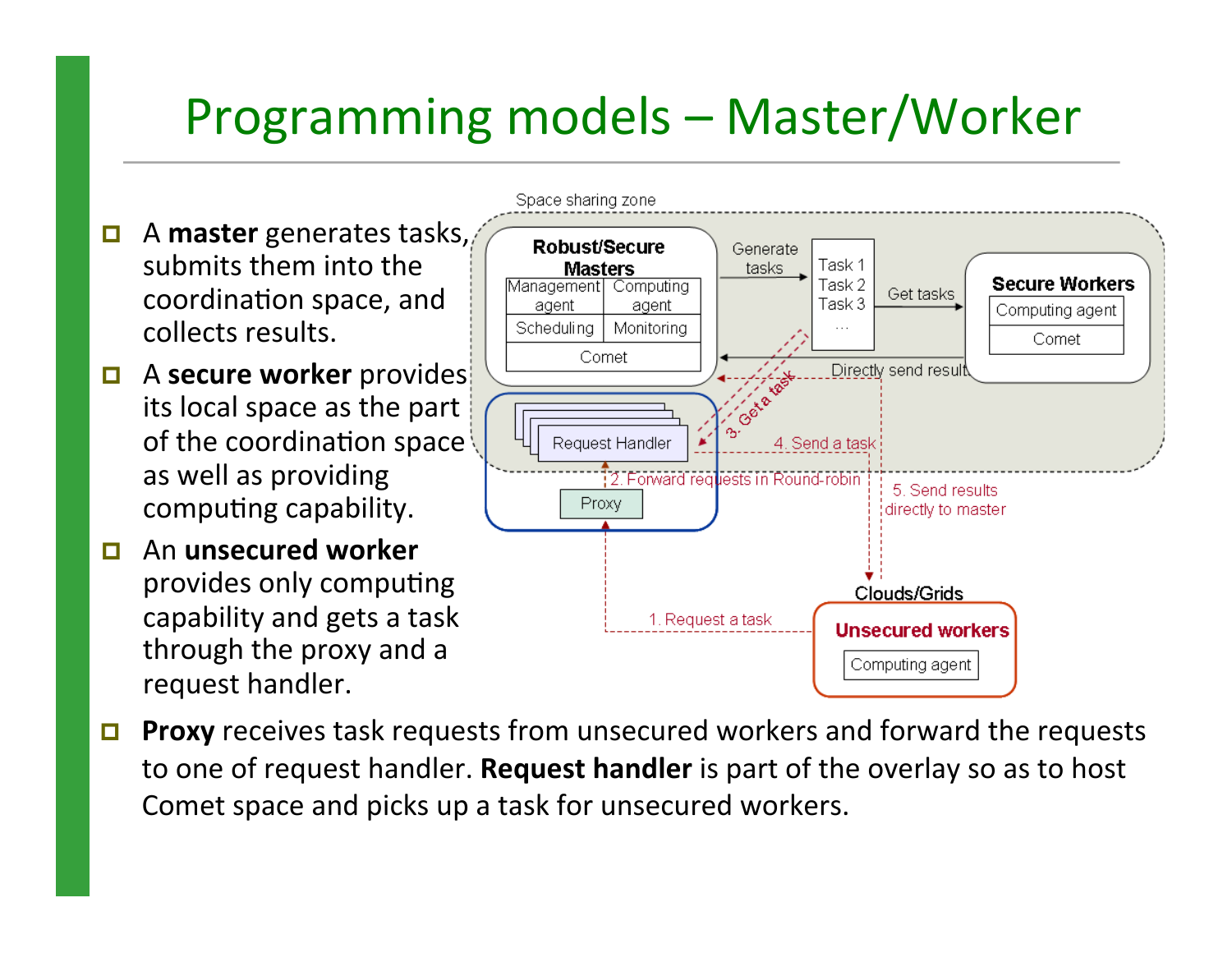#### Programming models – Map/Reduce

- $\Box$  Accelerate MapReduce for the application running with a large number of small or medium files.
- $\Box$  MapMerger to keep results in memory as much as possible.

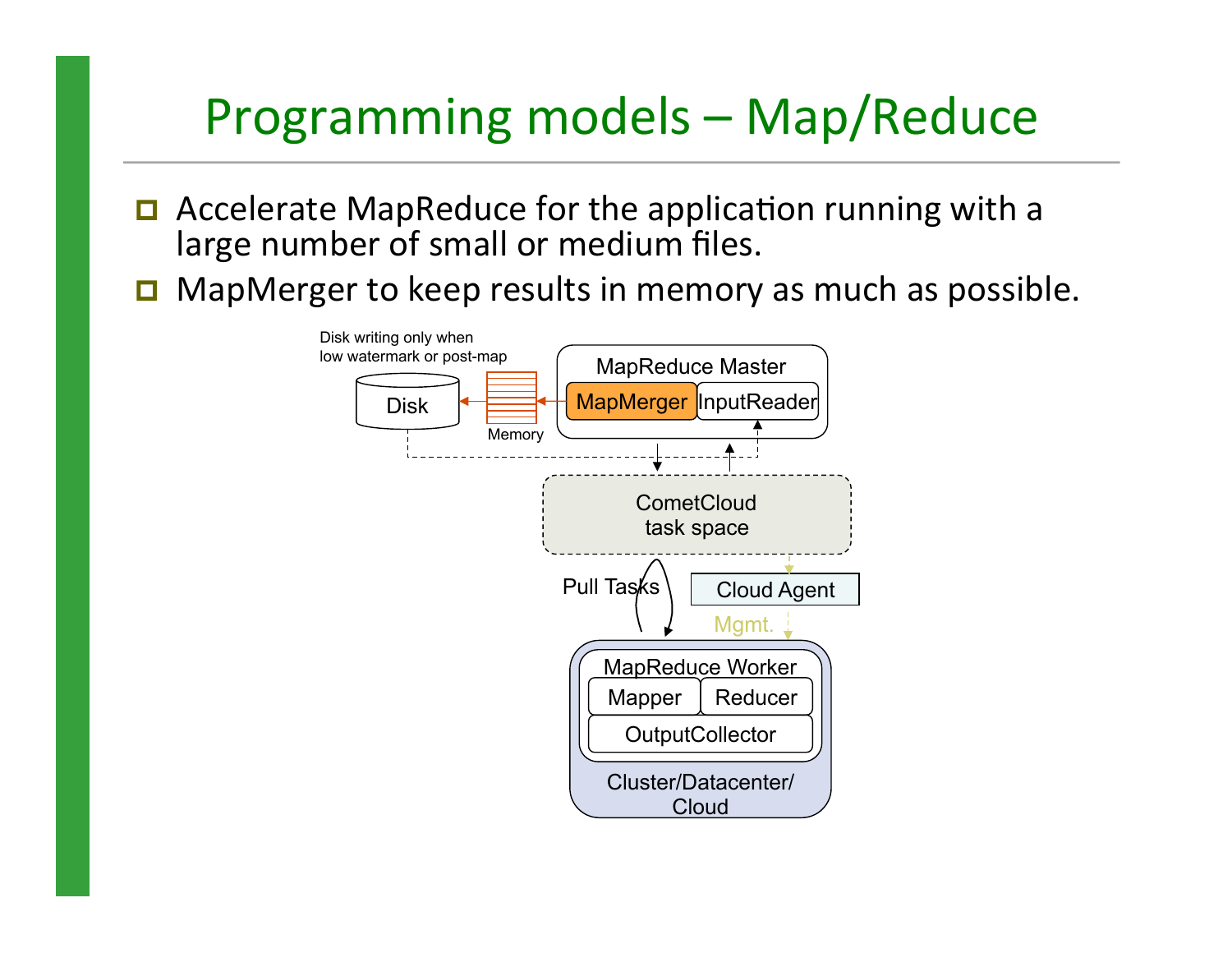### Programming models – Workflow



- $\Box$  Each stage is heterogeneous in terms of behavior, the length of computation, the amount of required resources, etc.
- $\Box$  Stages should be completed in an sequence since the output of a stage becomes the input of the next stage.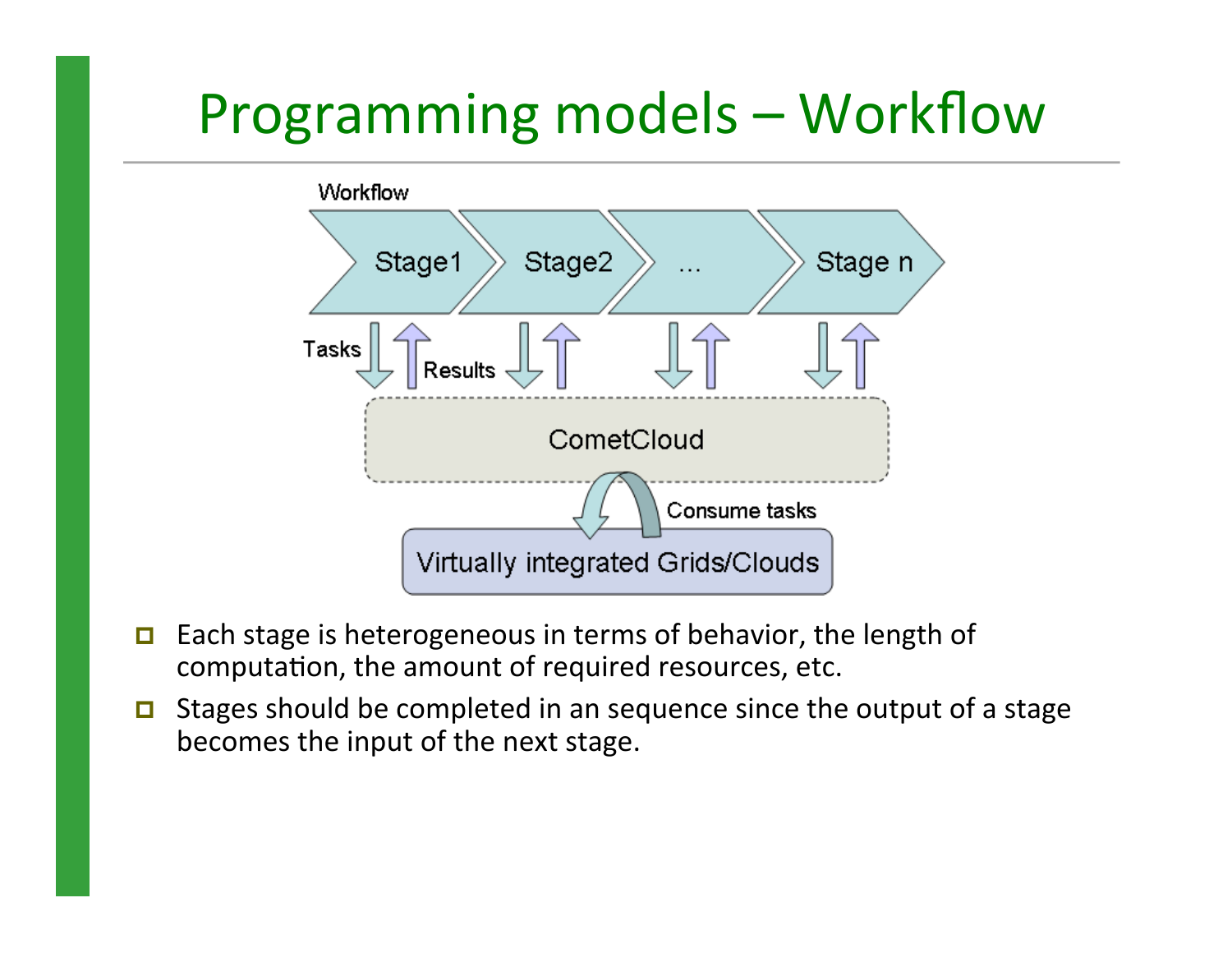### Workflow management

#### $\blacksquare$  Federated cloud management

#### $\Box$  Application management

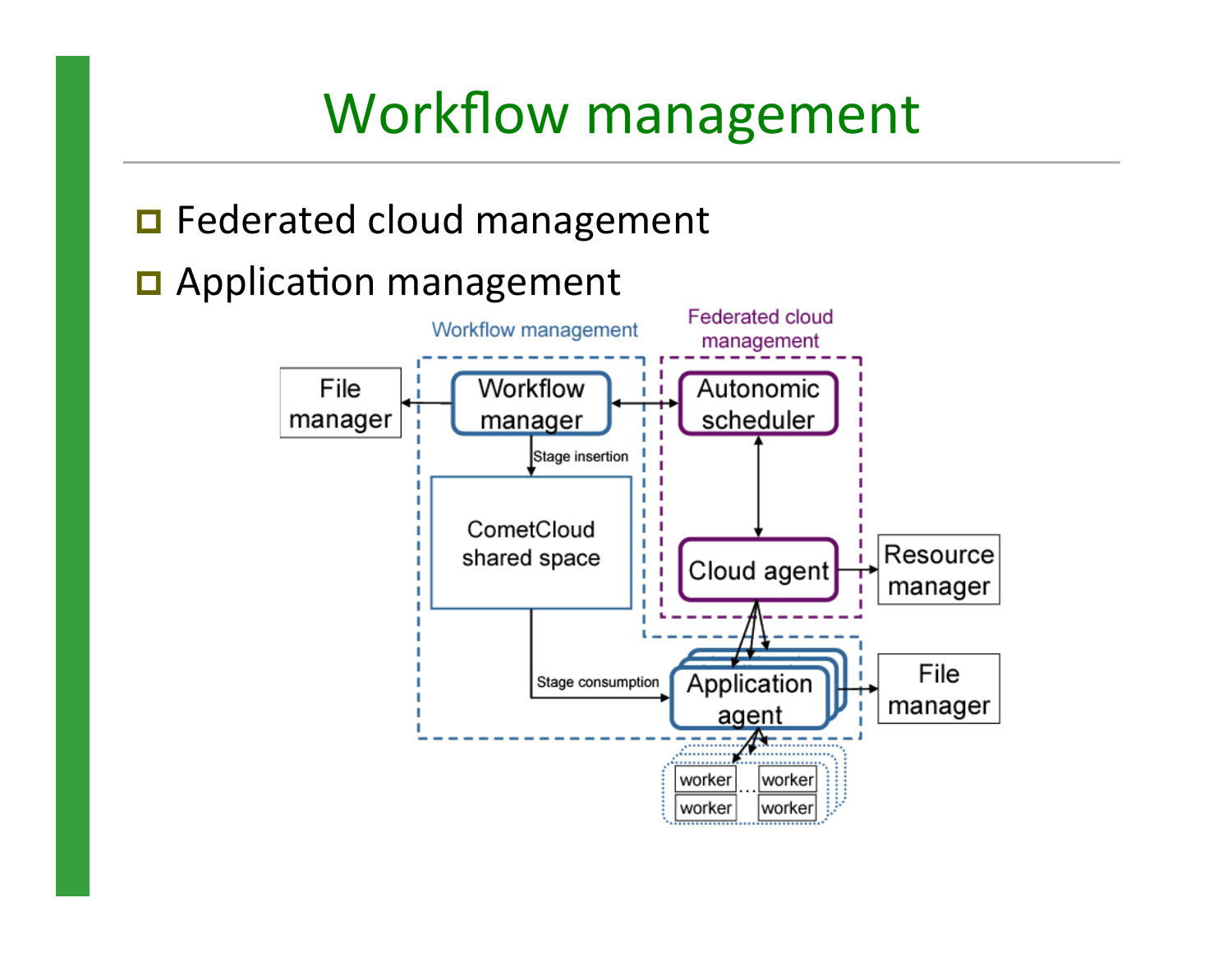### Workflow management

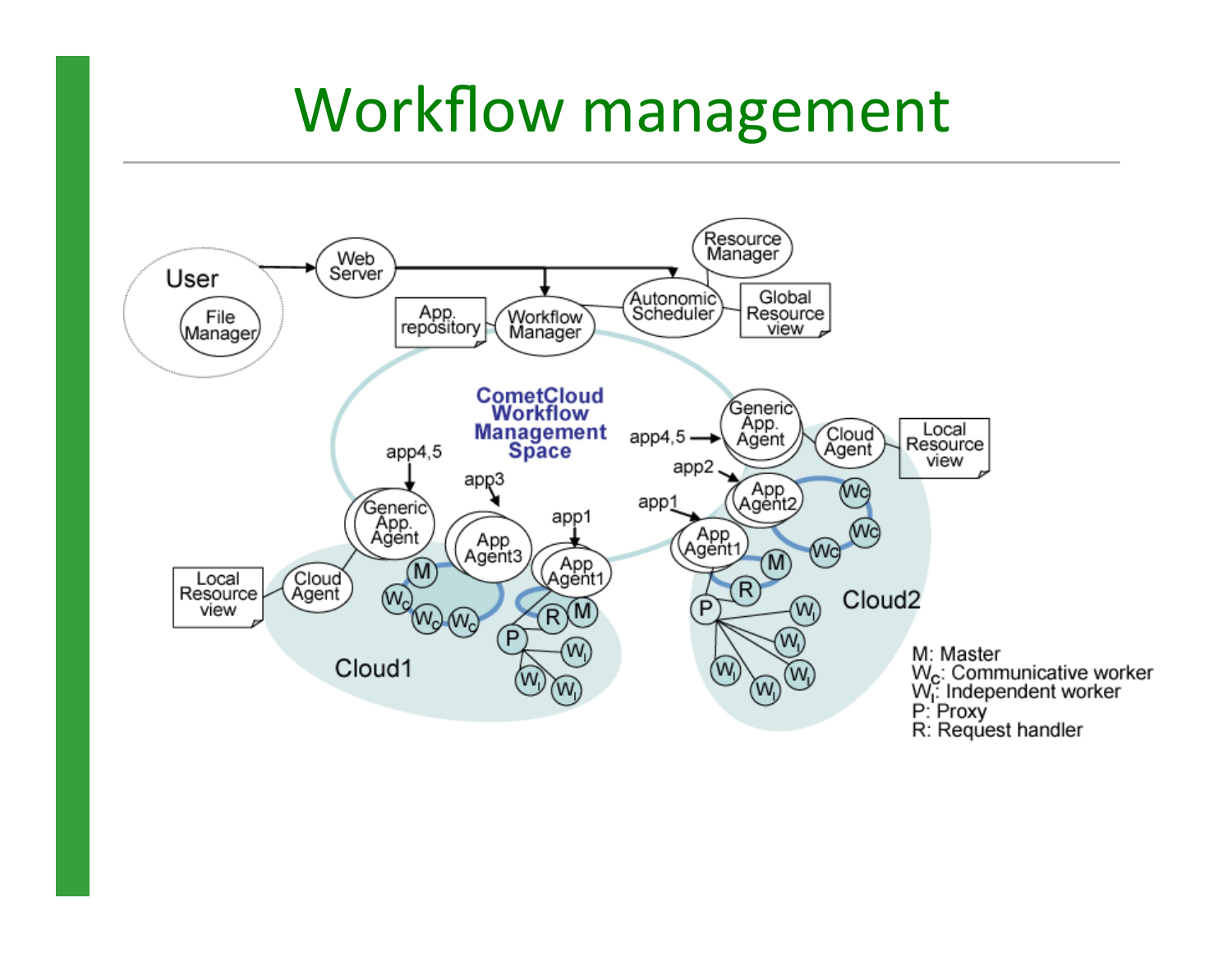**CometCloud** 

### **CLOUD BURSTING**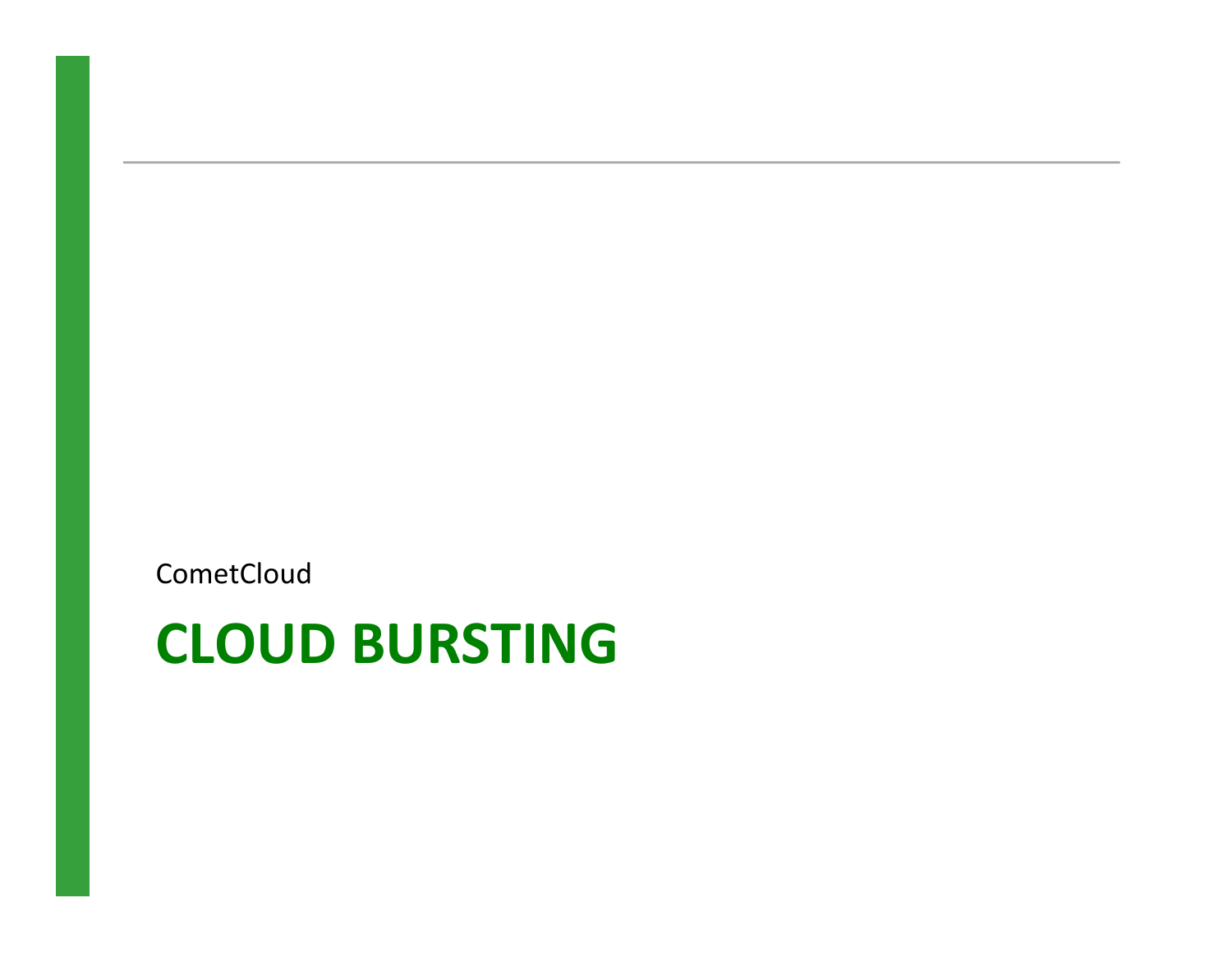### Cloudburst in Master/Worker

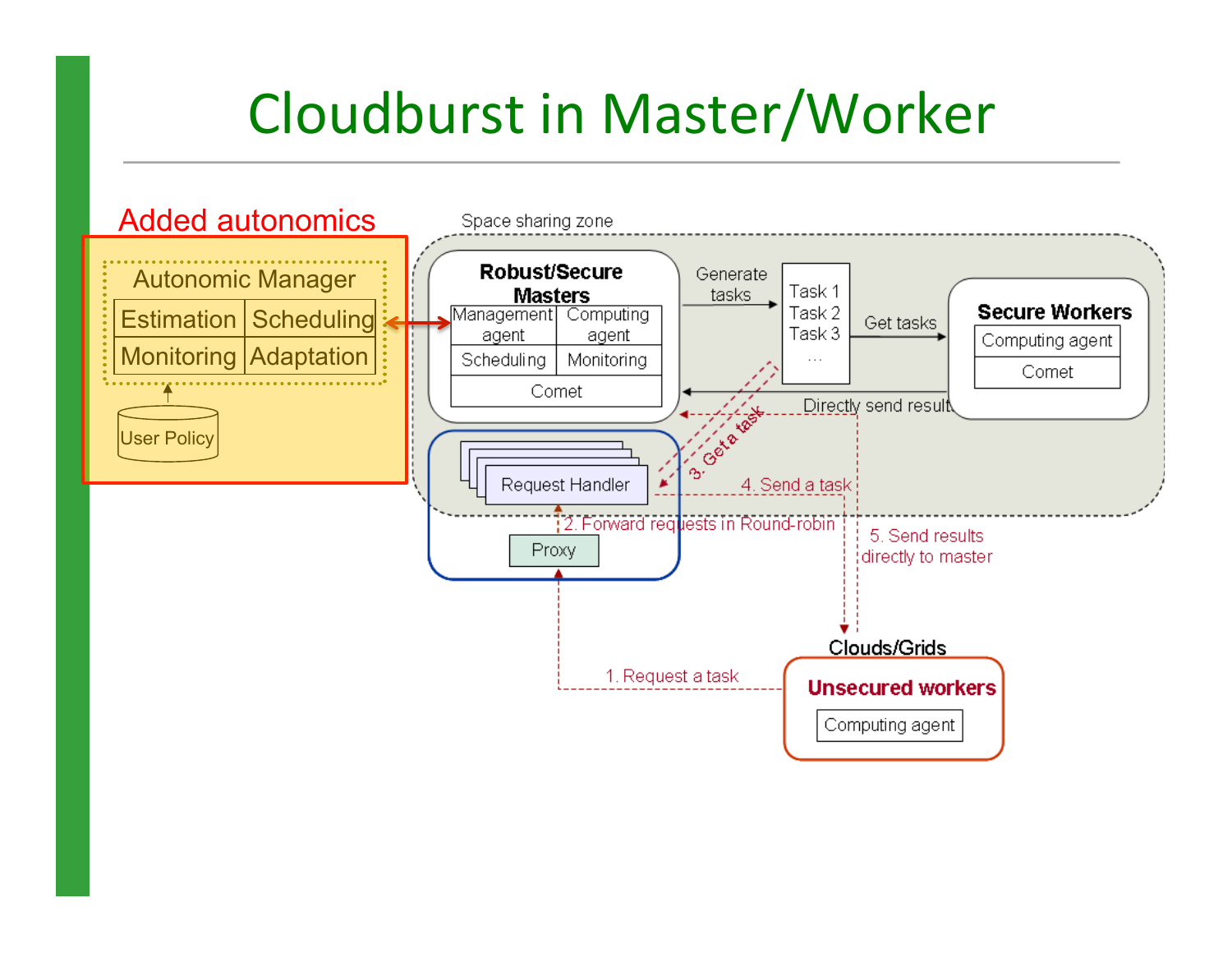## Cloudburst in MapReduce

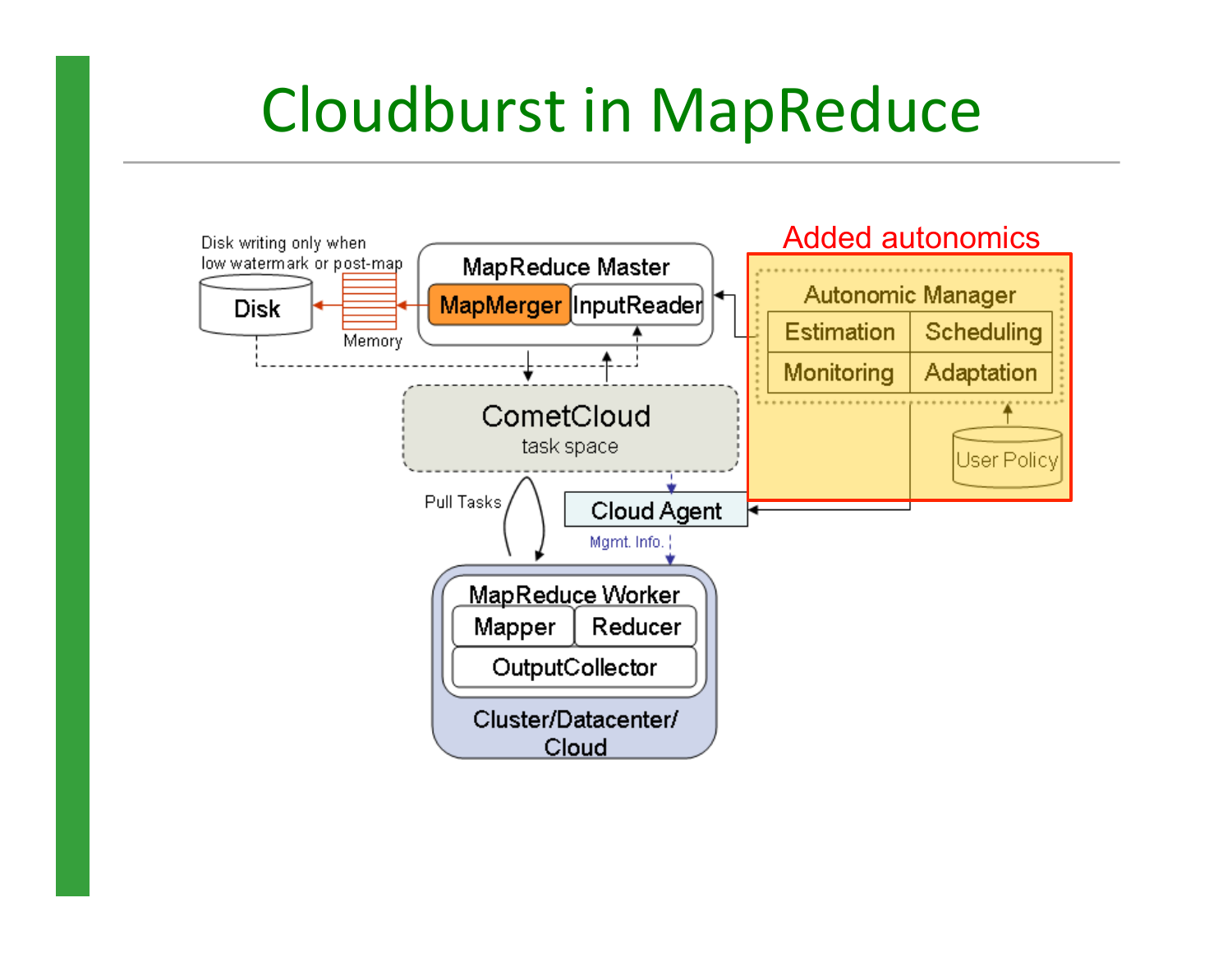## Cloudburst in Workflow

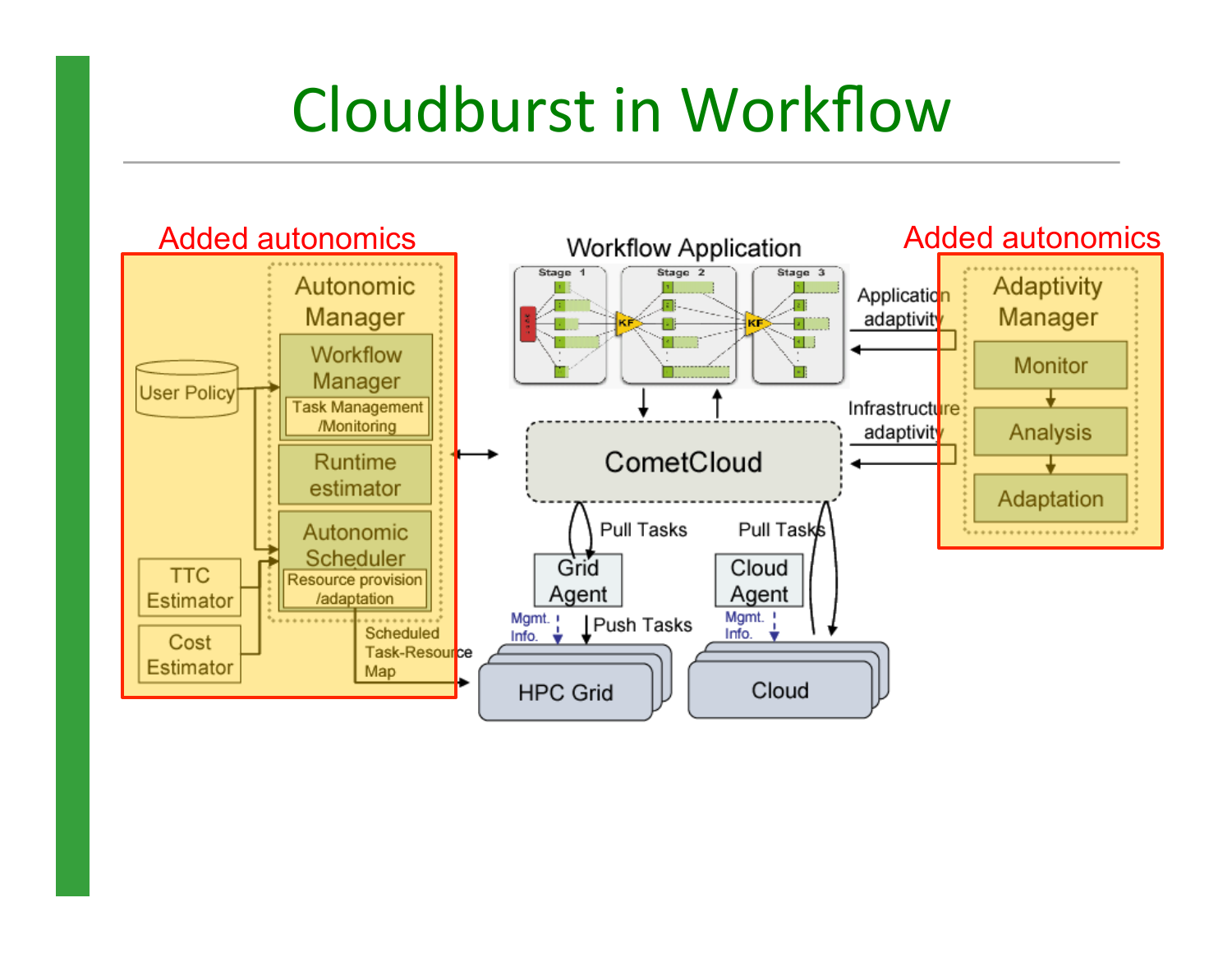### CometCloud – Applications

- $\Box$  Deployed real-world applications
	- $\blacksquare$  VaR analytics engine (master/worker)
		- ! *"Online.risk.analy\*cs.on.the.cloud,".Interna\*onal.Workshop.on.Cloud.Compu\*ng.,.Cloud.2009,.Shanghai,. China,.May.2009..*
	- Medical informatics (master/worker, workflow)
		- **I.** Lin Yang, Hyunjoo Kim, Manish Parashar, and David J. Foran, "High throughput landmark based image registration using cloud computing," 14th International Conference on Medical Image Computing and *Computer Assisted Intervention (MICCAI)*, Toronto, Canada, Sep. 18-22, 2011.
		- **E** Xin Qi, Hyunjoo Kim, Fuyong Xing, Manish Parashar, David J. Foran and Lin Yang, "The analysis of image texture feature robustness using CometCloud," 14th International Conference on Medical Image Computing *and Computer Assisted Intervention (MICCAI)*, Toronto, Canada, Sep. 18-22, 2011.
		- **■** *"Investigating the use of cloudbursts for high-throughput medical image registration, GRID2009, Banff,. Canada,.Oct..2009...*
	- Molecular dynamics & drug design (mapreduce)
		- ! *"Accelera\*ng.MapReduce.for.Drug.Design.Applica\*ons:.Experiments.with.Protein/Ligand.Interac\*ons.in.a. Cloud,"* submitted for publication, 2009.
		- ! *"Asynchronous.Replica.Exchange.for.Molecular.Simula\*ons,.Journal.of.Computa\*onal.Chemistry,.29(5),. 2007..*
	- PDEs solvers using synchronous and asynchronous iterations (workflow)
		- Hyunjoo Kim, Yaakoub el-Khamra, Shantenu Jha, and Manish Parashar, "Exploring Adaptation to Support Dynamic Applications on Hybrid Grids-Clouds Infrastructure," 1<sup>st</sup> Workshop on Scientific Cloud Computing. *(ScienceCloud)*, in conjunction with the ACM International Symposium on High Performance Distributed Computing (HPDC), Chicago, Illinois, June 20-25, 2010.
		- **E** Hyunjoo Kim, Yaakoub el-Khamra, Shantenu Jha, and Manish Parashar, "An Autonomic Approach to Integrated HPC Grid and Cloud Usage," the 5th IEEE International Conference on e-Science, Oxford, UK, Dec. 2009.
		- ! *A.decentralized.computa\*onal.infrastructure.for.grid.based.parallel.asynchronous.itera\*ve.applica\*ons,". Journal of Grid Computing, 4(4), 2006.*
- $\Box$  Federated cloud
	- Rutgers cloud, Amazon EC2, ACS cloud, TeraGrid, FutureGrid, IBM BlueGene/P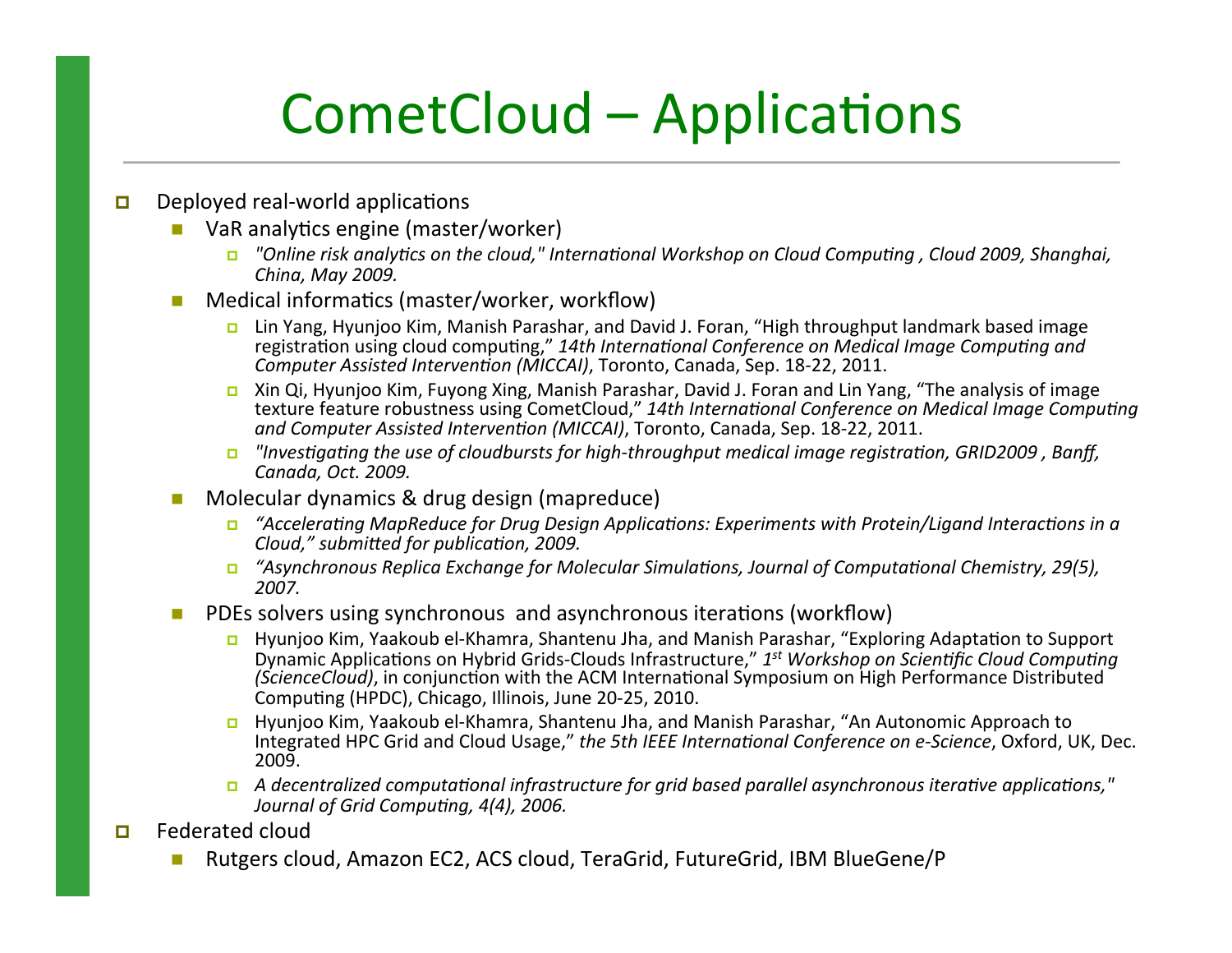## Summary

#### **□ CometCloud**

- $\blacksquare$  Federated cloud with cluster/grid/cloud
	- □ Rutgers cluster, Amazon EC2, TeraGrid, FutureGrid, IBM BlueGene, ACS private cloud
- **Programming abstractions** 
	- Master/worker, MapReduce/Hadoop, Workflow
- $\blacksquare$  User objective-driven scheduling and resource provisioning#
- **Deployed various real-world applications** 
	- $\Box$  Value@Risk, Protein data bank, Medical image registration, Ensemble Kalman Filter for oil reservoir simulation, Jacobi

□ http://cometcloud.org